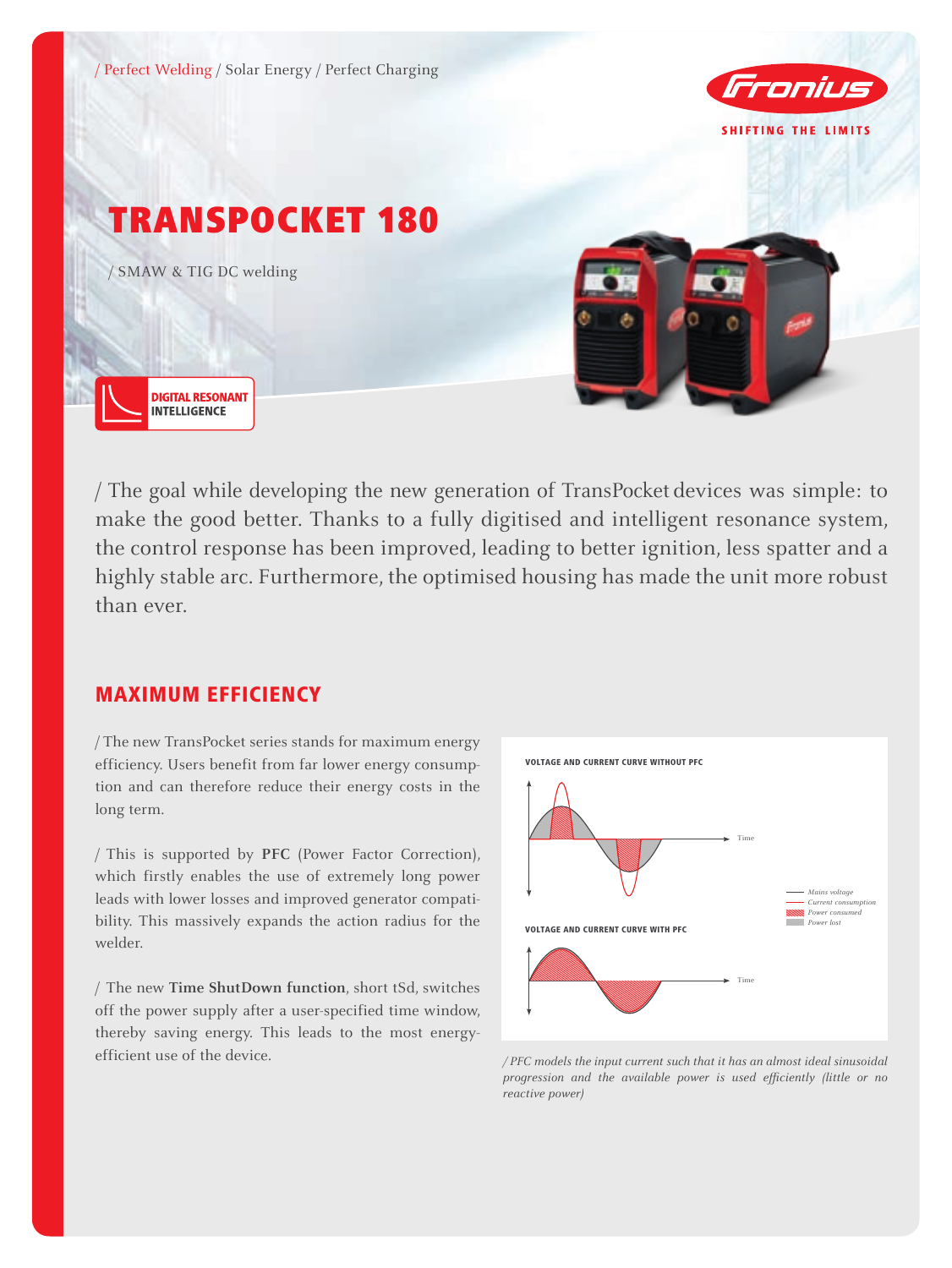

#### ROBUST AND PORTABLE

/ The new TransPocket series is sturdier than ever and is the perfect companion for building sites and tough working conditions. A robust, ergonomic housing with integrated edge and wear chassis protection and intelligent slat design protects the whole device from dirt and moisture.

/ The inner parts are mounted on the specially designed plastic carrier, which also contributes to the exemplary robustness of the TransPocket series. The optimised airflow reduces contamination and guarantees a very long service life. The IP 23 protection class speaks for itself. The FUS parameter (fuse) allows the fuse protection to be adjusted,

meaning that differing mains conditions are no longer an issue. What is more, the lightweight devices are weighing 19.6 lbs respectively are also easy to transport to inaccessible workplaces.



*/ Functional and ergonomic design – easy-to-read display*



*/ TransPocket toolbox - on castors and stackable with space for all welding accessories.*

## SIMPLE AND INTUITIVE

/ The 7-segment display is simple and intuitive and makes it possible to quickly read off the parameters that have been configured. As the display is slightly set back, it is protected from damage.

/ The new device generation is ready for whatever the future holds! As the devices can be updated, new software versions, special processes and system information can easily be applied.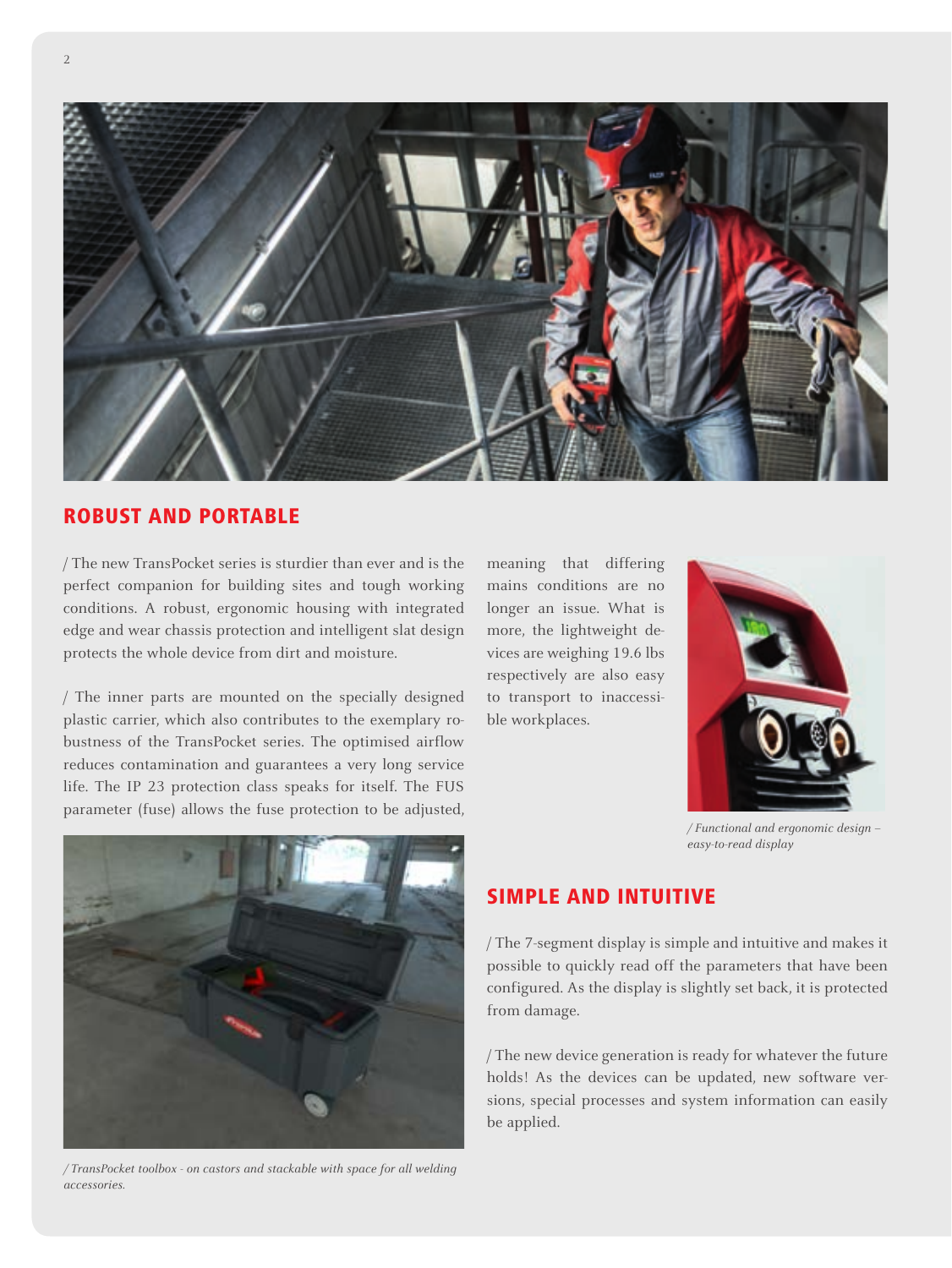## PERFECT WELD PROPERTIES

/ Fronius's proven digital resonance concept has been refined to give even more precise and faster control of the welding current. Based on the presence of constant power reserves, there is an instant response to every minute change in the arc. This enables an ideal starting characteristic. A consistently perfect arc with minimum spatter leads to the best weld properties.



*/ Optimised ignition: fast & reliable ignition and reduced sticking thanks to infinitely adjustable increase of the ignition current*

/ Perfect ignition: the reduced short circuit current on contact with the workpiece prevents the electrode from sticking. The current then increases to ensure that the arc does not break. The device then reaches the main, SoftStart or HotStart current, which the user can set precisely.

/ The new device series can be used with all electrodes. Rod electrodes with diameters up to  $\frac{5}{32}$  inch and cellulose electrodes (CEL) give perfect welding results thanks to a special operating mode. New infinitely adjustable dynamic settings enable the user to adjust the ignition precisely to the electrodes being used. The HotStart function makes it easier to ignite CEL and rutile electrodes, while the SoftStart function enables a stable arc for basic electrodes, which ignite at a low welding current.



*/ Ideal starting characteristic with high power reserves enables a highly stable arc and minimal spattering*